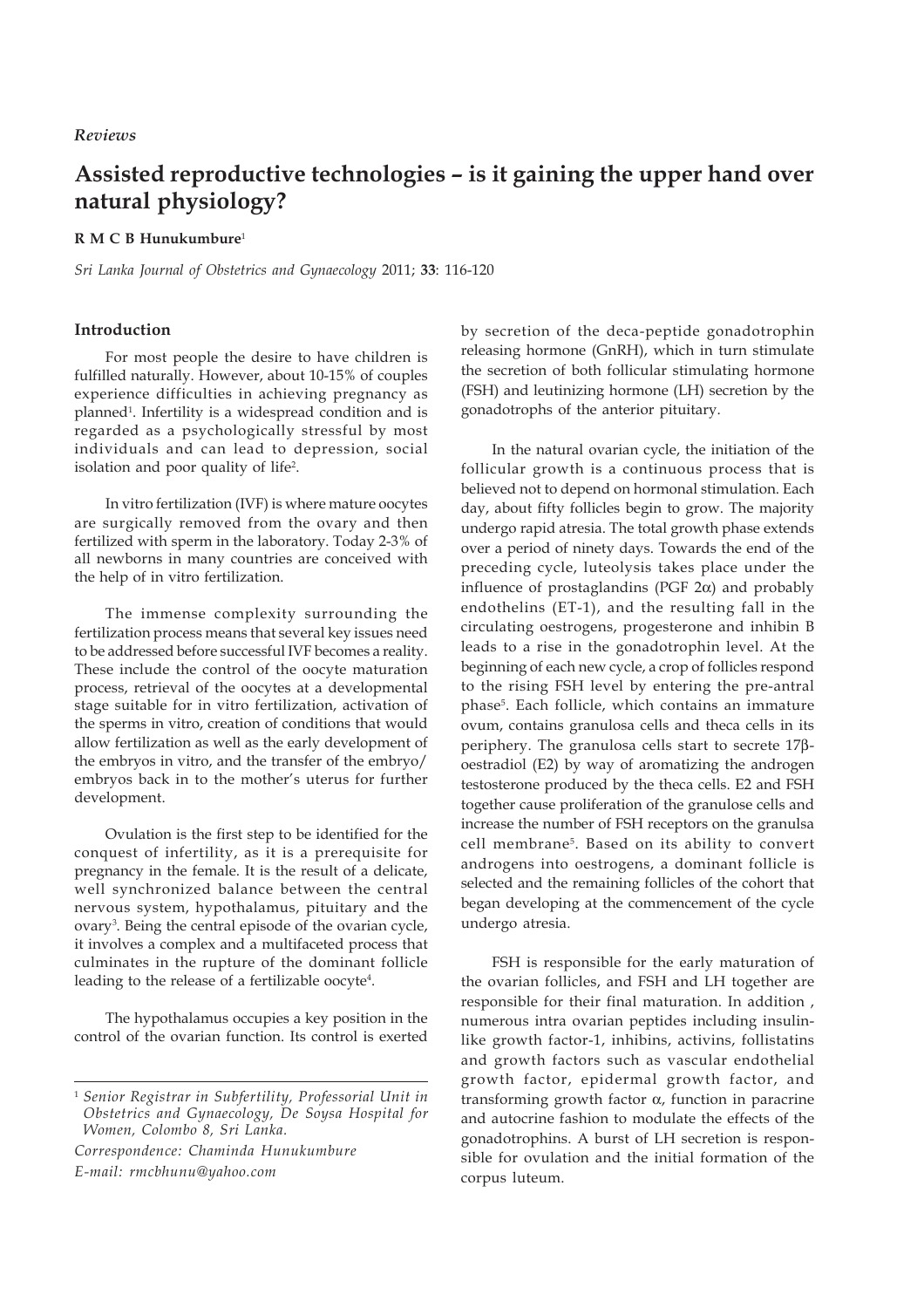## **Down regulation**

Although ovulation induction agents were available since the 1960s, the monumental work of Edwards and Steptoe that resulted in the birth of Louise Joy Brown in 1978 was carried out on the natural cycle, since they were convinced that the hormone stimulation protocols available at that time disturbed the implantation of the embryo in the uterus leading to spontaneous miscarriage. Furthermore the first successful pregnancy that they achieved in 1976 had to be terminated because it was a tubal ectopic pregnancy. Although non simulated cycles are known to be safer and reduce the costs, and has been claimed to reduce aneuploidy rates by its proponents, the pregnancy rates are merely around 10%. The answer to this was the rejuvenation of the ovarian stimulation protocols which was pioneered by the Monash Group. However, the common problem with these protocols were that the presence of endogenous gonadotrophins led to premature leutinization in 30-40% of the cycles, and in many others, ovulation occurred at an inconvenient time of the day, resulting in cycle cancellation<sup>5</sup>. The major step in circumventing these unwanted phenomena was the introduction of GnRH analogues.

The use of gonadotrophin releasing hormone (GnRH) agonists aids to improve the controlled ovarian stimulation protocols by way of permitting more synchronous development of follicles. GnRH agonists significantly reduce the likelihood of premature LH surge. They also alleviate the effects of progesterone on the developing follicles. GnRH agonists bind to pituitary GnRH receptors and stimulate LH and FSH synthesis and release. However, the agonists have a much longer biologic half life (3 to 8 hours) compared to endogenous GnRH (3.5 min). The prolonged exposure thus created leads to loss of pituitary receptors and down regulation of the GnRH activity, drastically reducing serum FSH and LH levels for as long as the drug is given. The menopausal state thus created provides the ideal platform for controlled ovarian stimulation. These agents can be administered intranasally, or subcutaneously daily or as subcuticular depot preparations.

More recently GnRH antagonists have come into the forefront of IVF protocols. These agents act by competitive inhibition of the GnRH receptors and produce an immediate suppression of pituitary gonadotrophin release without inducing an initial stimulatory effect; hence they can be started after the ovarian stimulation with gonadotropins has begun. GnRH antagonists thus allow shorter IVF protocols and renders greater flexibility to the stimulation regime. They act primarily to prevent a premature LH

surge. They are also devoid of the distressing menopausal side effects produced by their agonist counterparts.

A study conducted on 3000 women undergoing IVF-ET with or without different regimens of GnRH agonist Buserelin revealed that the cumulative live birth rate was significantly higher among patients who were subjected to down regulation protocols<sup>6</sup>. This phenomenon was related to the improvement in the synchronization of follicular development leading to a larger cohort of mature follicles at the time of retrieval, while others have postulated that it is due to the longer stimulation with gonadotrophins observed in GnRH agonist cycles.

The use of monophasic preparations of oral contraceptive pills before the start of IVF cycles renders greater flexibility in the planning of cycle start days. The patients receiving oral contraceptive pills are less likely to have large ovarian or corpora leuteal cysts at the beginning of the IVF cycle which could delay the cycle initiation. It also prevents spontaneous ovulation<sup>7</sup>.

Over the last 25 years the stimulation protocols have been refined and now include.

## **Agonist cycles – long protocol**

The start of the GnRH agonist administration is either on day 2 of the menstrual cycle, or more commonly on day 21 of the previous cycle. In their research Urbanscek and Wtthaus found that the clinical pregnancy rate and the live birth rate were better when a GnRH agonist was started in the mid luteal phase rather than in the early follicular phase. The temporary menopause this creates allows ovaries to be stimulated using FSH or HMG injections.

#### **Antagonist cycles – short protocol**

The GnRH antagonists are administered either on a fixed day of the FSH stimulation (usually on the 5th day) or when the lead follicle has attained a certain size by ultrasound monitoring, and continued alongside gonadotrophin stimulation until an adequate response is obtained<sup>8</sup>.

Short protocols with GnRH agonists has lost popularity due to poor success rates.

#### **Controlled ovarian stimulation**

The process of creating a cohort of co-dominant follicles suitable for oocyte retrieval on days 11-15 using medications is called "controlled ovarian stimulation". This stimulation is achieved through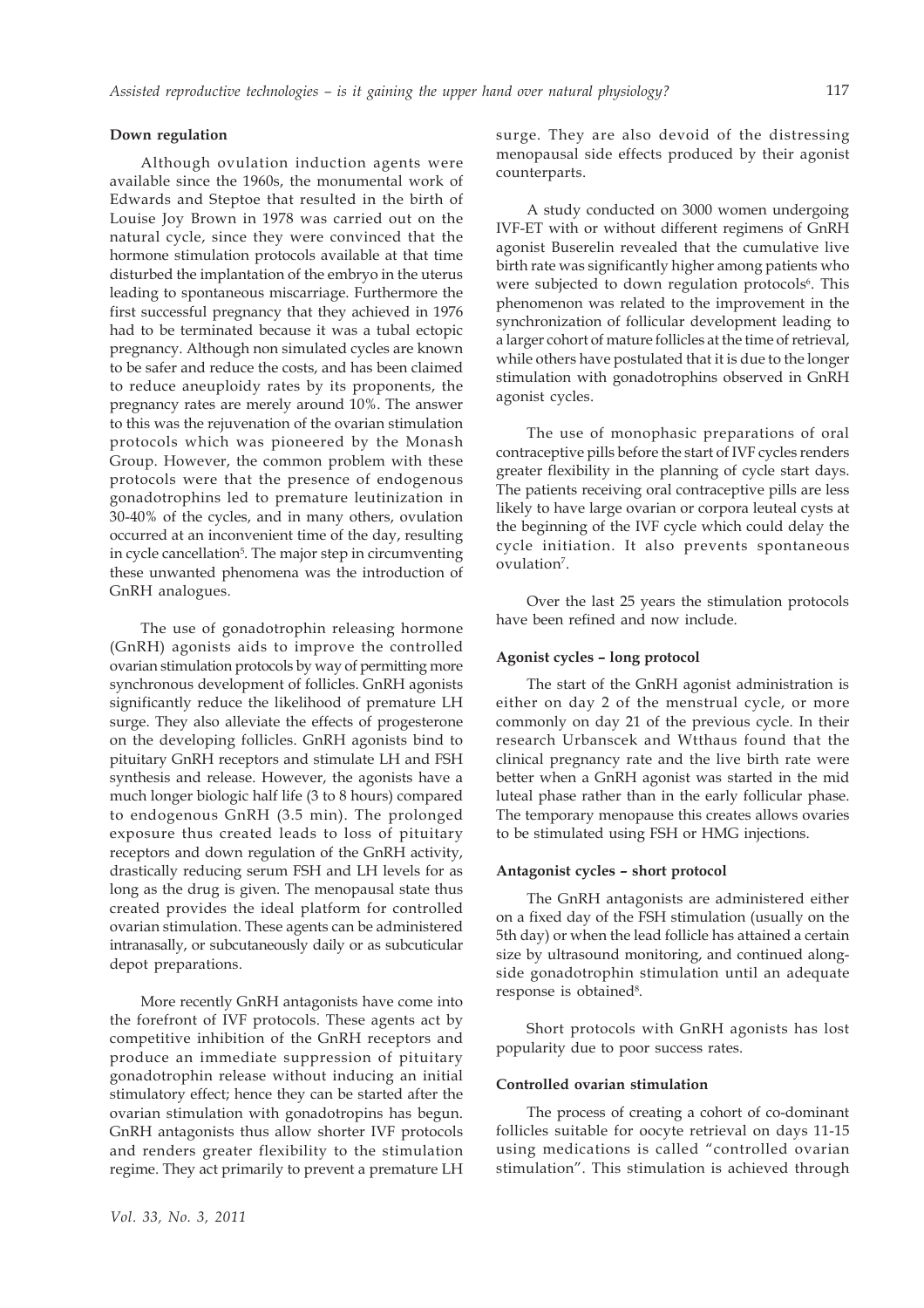the administration of medications such as clomiphene citrate, human menopausal gonadotrophins (HMG), or follitropin (FSH). Some formulations contain FSH and LH, while others contain FSH only<sup>7</sup>. Newer more purified products permit subcutaneous, rather than intramuscular administration, and recombinant techniques allow for easier control of purity and consistency of the preparations<sup>9</sup>. Daily dosing is the usual practice. This results in patterns of gonadotrophin levels markedly dissimilar from those seen in the course of normal ovarian physiology (lack of pulsatility, achievement of a single maximum over 24 hours approximately 12 hours after injection, and gradual accumulation over the days of follicle recruitment). Despite this, daily injection has not been shown to be inferior to more frequent or pulsatile administration<sup>9</sup>. Pharmacokinetics after intra muscular or subcutaneous administration of recombinant preparations is similar, even in obese women.

Achievement of ovulation is not the principal challenge in ovulation induction with gonadotrophins; rather it is the achievement of a response that is safe with regard to the risk of ovarian hyperstimulatin syndrome (OHSS). Monitoring for a follicular response predicting fertile ovulation, but not excessive response is essential. This relies on a combination of biophysical and hormonal data<sup>9</sup>. Serial ultrasound scans, usually through the transvaginal route are used for the determination of the number and the size of the developing follicles. The assessment of the ovarian volume and the ancillary findings such as presence/absence of free fluid in the pelvis contribute to rule out ovarian hyperstimulation. Follicular stimulating hormone (FSH) stimulates the secretion of oestradiol by the granulosa cells in the developing follicles by increasing their aromatase (CYP 19) activity, and the serum oestradiol level presents an excellent bioassay for ovarian stimulation with exogenous gonadotrophins. Methods for assaying the steroidal hormones in the blood include enzyme-linked immunosorbent assay and radioimmunoassay. Oestogen assays have been shown to allow for reliable comparisons. However, a decreasing number of units use serial oestradiol levels since it is cumbersome to the patient and its place has been taken over by serial transvaginal ultrasound scans. In fact NICE Guideline states that serum oestradiol monitoring provided no additional information compared to ovarian ultrasound. All the same serial oestradiol levels can be useful in some patient groups, particularly if an over or under-response is anticipated<sup>8</sup>.

# **Ovulation**

The mid cycle gonadotrophin surge of LH and FSH from the pituitary is the initiator of ovulation.

The LH component of the gonadotrophin surge is the main trigger. Several studies have clearly shown that LH is the physiological trigger of ovulation by binding to the LH receptors. The LH receptors are present in high density on theca cells and the mural granulosa cells, but the density on the cumulus granulosa cells is substantially lower<sup>4</sup>. Though it may appear physiological to use exogenous LH to trigger ovulation, recombinant LH is not commercially available. This problem is successfully dealt by the use of the glycoprotein hormone human chorionic gonadotrophin (hCG) which, like other glycoprotein hormones is made-up of α and β subunits. hCG–α is identical to the α subunits of LH and FSH and it is primarily lutinizing and luteotrophic with little FSH activity<sup>10</sup>. Under natural circumstances ovulation occurs 36 hrs after the onset of the LH surge. Therefore the administration of hCG should be planned in such a way that oocyte retrieval could be performed prior to physiological ovulation takes place.

When the lead follicles reach a mean diameter of 18 mm, and if measured risk for OHSS is permissive, ovulation is triggered with administration of 10000 international units of hCG intramuscularly (or 5000 IU in patients with a history of over response). This is timed in such a way that oocyte retrieval is carried out approximately 34 hrs later<sup>8</sup>.

In 1969, Dr. Robert G. Edwards made an important breakthrough in the field of reproductive research when he discovered that under specific buffer conditions, activated human spermatozoa could promote fertilization of in-vitro matured oocytes. Although this provided crucial insights into research on human reproduction, the major drawback was the failure of the in-vitro matured oocytes to develop beyond two cell stage once they were fertilized. The way forwards seemed to be the use of oocytes that had completed maturation in vivo. His earlier work had shown that the meiotic maturation of the oocytes could be initiated and controlled by exogenous gonadotrophins and he knew from the in vitro studies that he had conducted on human oocytes, the timing of the meiotic maturation process in humans. The major obstacle remained was the method of oocyte retrieval. Dr. Edward's quest to find a solution for this problem lead to his collaboration with Dr. Patrick Steptoe, Obstetrician and Gynaecologist, who had pioneered the use of laparoscopy in England. The end result was the introduction of laparoscopic oocyte retrieval.

Today with advances in real time ultrasound technology, especially with the advent of smaller and better quality trans vaginal probes, oocyte retrieval is generally done under trans vaginal ultrasound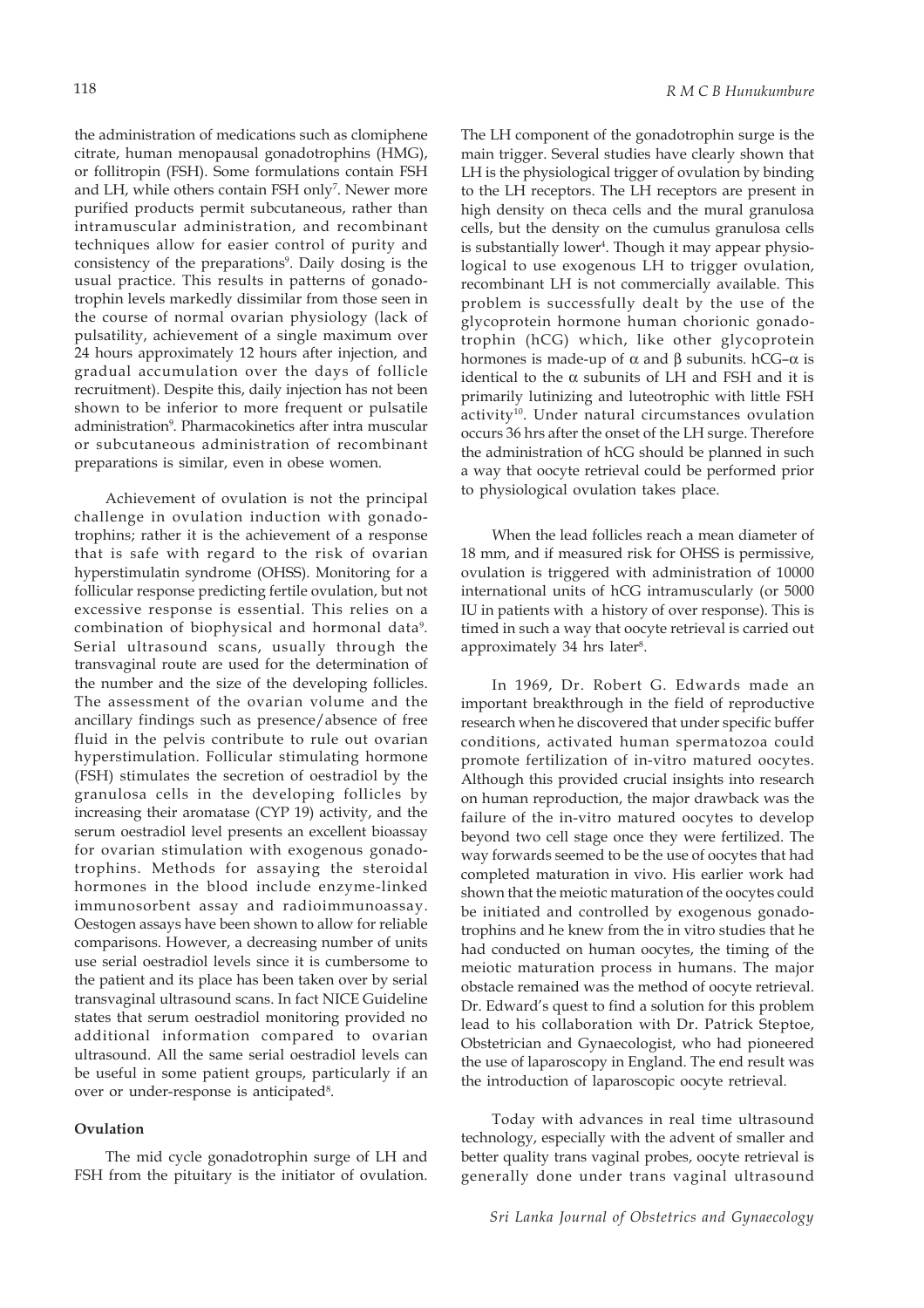guidance, unless the ovaries are not assessable through the trans vaginal route due to previous surgical ovarian transposition. Trans vaginal oocyte retrieval is typically performed using conscious sedation, which allows it to be carried out as an office procedure.

 Depending on sperm quality, oocytes may be inseminated using routine fertilization where the oocyte is placed with sperms in a petry dish or through micromanipulation techniques, such as intracytoplasmic sperm injection (ICSI). Sperms are prepared by washing and centrifugation. For routine fertilization, 50000 to 100000 motile sperms are placed in a petry dish with an oocyte. A major discovery in assisted reproductive techniques is that sperm need not be added to the oocytes immediately after retrieval, and a delay of 4 to 6 hours improves fertilization rates. Fertilization can be detected 12 to 24 hours after insemination by the presence of two pronuclei found in the cytoplasm of the oocyte and the presence of two polar bodies in the perivitelline space. Twenty four hours after insemination, the pronuclear membranes dissolve allowing combination of the maternal and paternal chromatids (syngamy), which is followed by the first cleavage division<sup>7</sup>.

Since its addition into the armory of assisted reproductive techniques by Van Steirteghem and coworkers, intra-cytoplasmic sperm injection (ICSI) has revolutionized the practice of IVF. Until then severe male factor infertility was considered a challenge even for conventional IVF. With ICSI a single sperm is injected through the zona pellucida into the mature oocyte. The possibility of achieving pregnancy with only a single sperm is truly fascinating. Sperm used in ICSI are not only obtained from the ejaculate, but also in men with no sperm in ejaculate by using micro surgical epididymal sperm aspiration or testicular biopsy<sup>7</sup>.

With the advancement of the knowledge of the micro environment suitable for the embryo to develop in vitro, it became evident that the metabolic requirements of the developing embryo changes with the advancing gestational age. Therefore, single stage or two stage tissue culture media will be required depending of the timing of the embryo transfer along with stringent control of the incubator environment in relation to temperature, pH, air quality and oxygen tension in order to facilitate optimal results.

An amazing discovery with IVF was that the embryos are capable of completing their development in vitro. Another ground breaking discovery was the biotechnology associated with extraction of a blastomere from the embryo without compromising its further development. The advent of DNA amplification techniques (polymerase chain reaction) has paved the way for pre-implantation genetic diagnosis. It provides an alternative to prenatal diagnosis for couples who run a substantial risk of producing offspring with many known genetic disorders.

### **Embryo transfer**

In the natural cycle, fertilization occurs in the ampulla of the fallopian tube. As the developing embryo is taken towards the uterine cavity it undergoes further cell division, compaction with the formation of inner and outer cell masses, and by the time it reaches the uterine cavity becomes the blastocyst comprising the blastocele, embryoblast and the trophoblast. In IVF, embryos can be transferred to the uterus on day 2, 3 or 5 after insemination, by which time they have developed into two, four or eight cell stage morula/blastocyst stage. Day 2 transfer may appear unphysiological since in the natural cycle the embryo would be still in the fallopian tube but it renders the advantages of the use of a single culture medium, the majority of the fertilized ova are available for transfer which also provides surplus embryos for cryopreservation. Day 5 transfer which involves the blastocyst stage appears more physiological, and provides the best surviving embryos for transfer but there may not be any embryos left for cryopreservation.

A variety of soft, plastic embryo transfer catheters are used for embryo transfer which are inserted through the cervix into the uterine cavity. Embryo transfer should be performed under trans abdominal ultra sound guidance as this allows more accurate placement of the embryos in the uterine cavity and has been shown to increase success rates significantly<sup>8</sup>.

## **Luteal support**

Luteal function may be truncated in patients without sufficient endogenous LH, and this is typically corrected either with supplemental progesterone or a booster injection of hCG several days after the ovulatory dose of hCG is given. In addition leuteolysis is known to be associated with certain IVF regimens. Owing to this some form of luteal phase support is generally considered necessary. Luteal phase support (LPS) has been shown to improve success rate even with antagonist cycle where there is a controversy about its usefulness<sup>8</sup>. LPS comes in two forms. First the use of luteolytic agents such as hCG which stimulates patient's own ovaries to produce more progesterone. The second is the use of progestogens or progesterone. LPS is continued for a minimum of two weeks but some clinics routinely advocate it up to 12 weeks or even later.